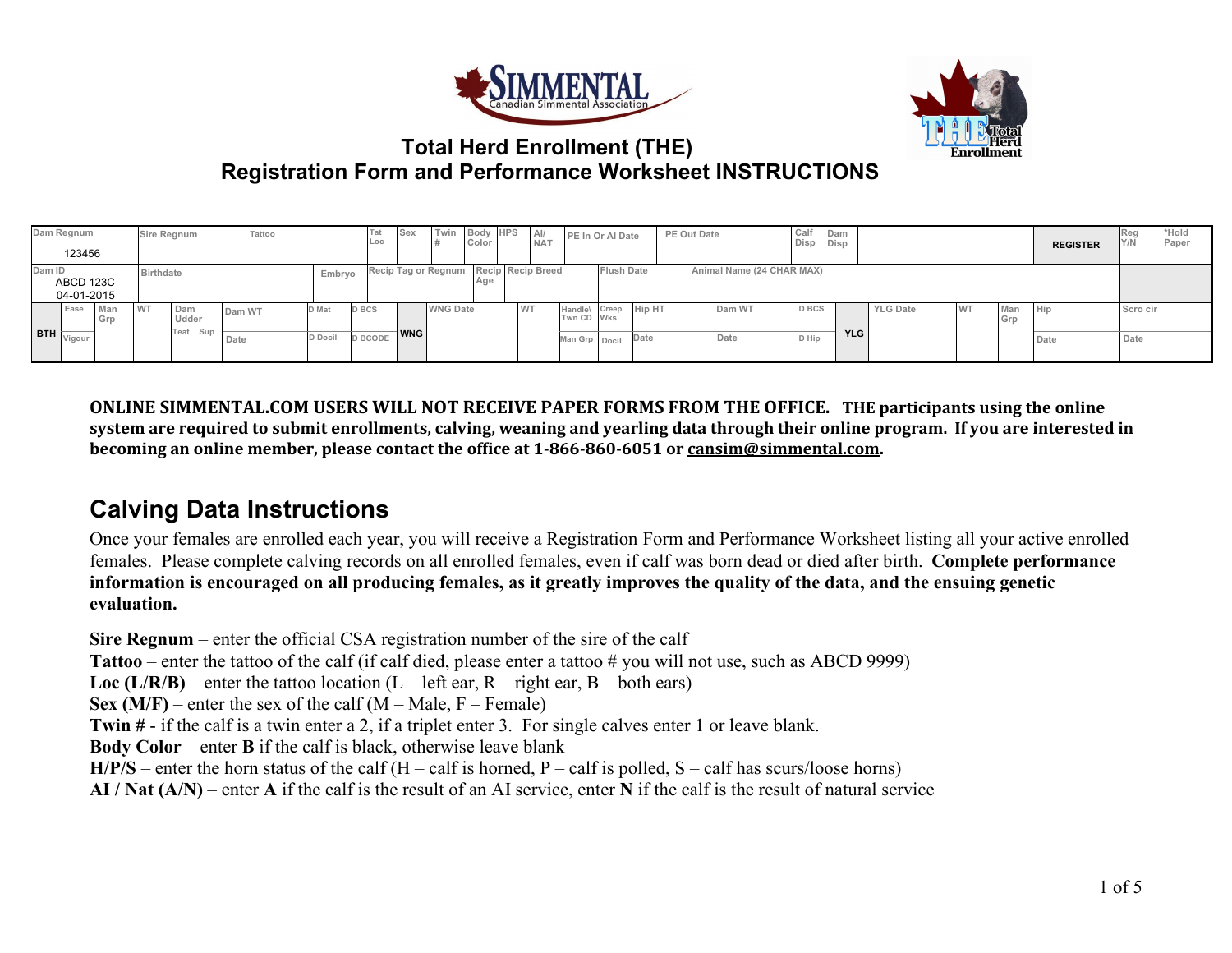### **THE Performance Worksheet Instructions**

**PE In or AI Date (D/M/Y)** – if cow is bred by Natural service sire, you may enter the date bull was turned out in pasture; if AI bred, enter date for the breeding that resulted in the calf (if applicable) in day/month/year format (e.g.: 15/06/2021 would be June 15, 2021). **PE Out Date (D/M/Y)** – if Natural service by Pasture Exposure, you may enter the date the bull was pulled from pasture. **Calf Disp** – if the calf died or has been disposed of, enter the appropriate code **Dam Disp** – if the dam died or has been disposed of, enter the appropriate code **Register** –enter a Y (for Yes) if you wish to register the calf upon submission of your calving data. Please ensure all relevant information is completed to ensure the registration process proceeds as rapidly as possible. **Birthdate (D/M/Y)** – enter the birthdate of the calf in day/month/year format. (e.g. 15/01/2022 would be January 15, 2022.) **Embryo (E)** – enter an E if the calf is the result of an embryo transplant. **Recip Tag or Regnum** – enter the identification of the recipient dam. **Recip Age** – enter the birthdate of the recipient dam, or birth year if actual birthdate is unknown. **Recip Breed** – enter the breed makeup of the recipient dam using a combination of 4 – 2 letter breed codes. (e.g. SM-AN would be  $\frac{1}{2}$ ) Simmental, ½ Angus.) **Flush Date (D/M/Y)** – enter the date the embryo was flushed in day/month/year format (e.g. 15/06/2021 would be June 15, 2021.) **Animal Name (25 Char Max)** – if you wish to register the animal or record a name with the CSA enter the name in the appropriate spaces. **Ease** – enter the ease with which the calf was born. **C Vigor** - enter the calf's vigour score. **Man Grp** – enter the birth group of the calf. For example, if you keep your first calf heifers separate, enter these as group 1 and your mature cows as group 2. WT – enter the actual measured birth weight of the calf in pounds (do not record guessed weights) **Dam Udder** – enter the udder scores of the dam. Udders must be scored within 24 to 48 hours of calving. Enter teat size, then suspension, scoring from 0 to 5 for each. **Dam WT** – if you choose to weigh your cows on, or near calving, such as during their final Scour Guard shot, please provide the weight in pounds. **Date** – enter the date in day/month/year format when the Dam was weighed and/or body condition scored. **Dam Mat** – enter the dam's mothering ability score. **Dam Docil** – enter the female's docility score when she calved. **Dam BCS** – if body condition scores are done on your cows at calving, please enter the information here on a scale of 1 to 5.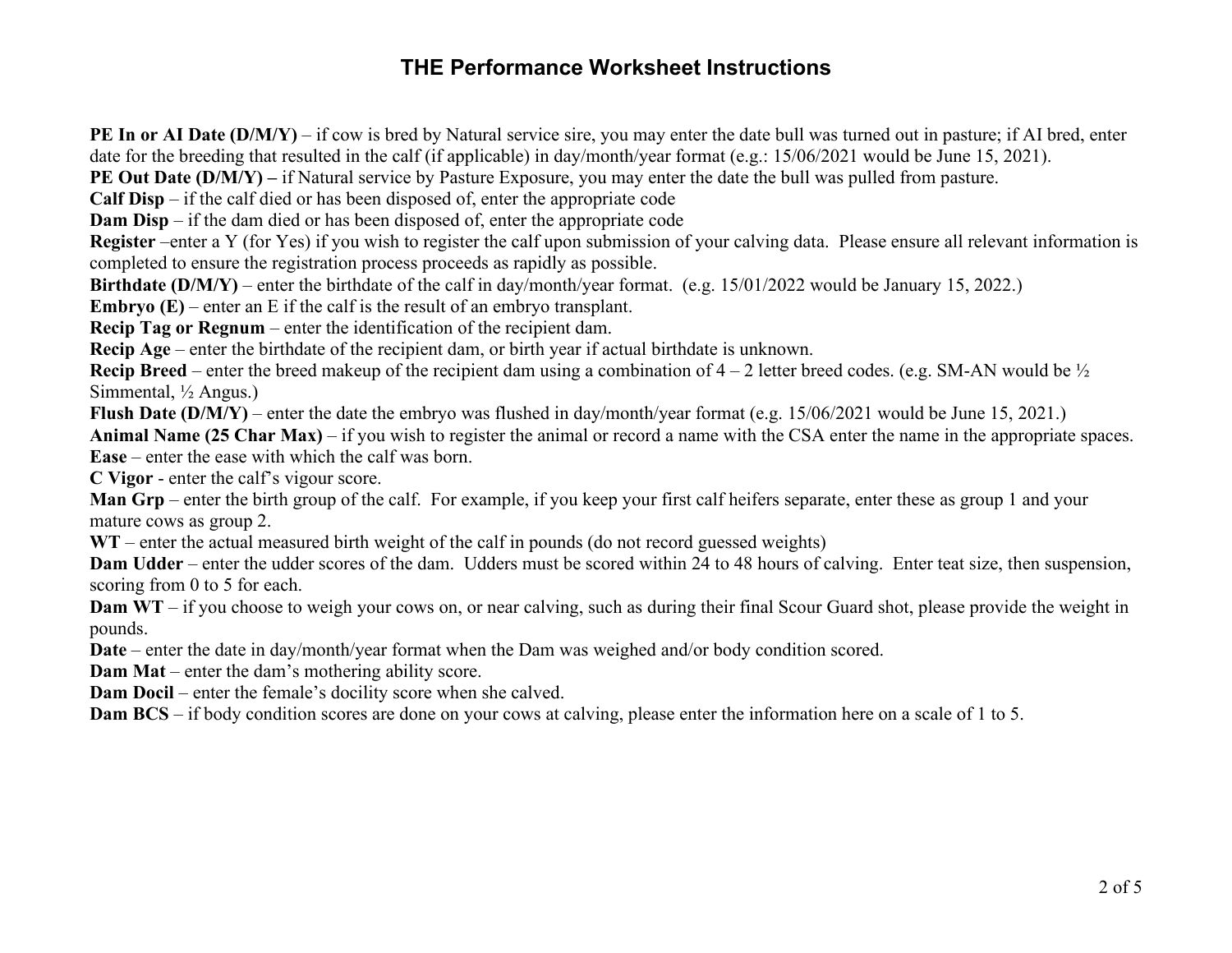### **THE Performance Worksheet Instructions**

## **Weaning Data**

**WNG Date (D/M/Y)** – enter the weaning weigh date in day/month/year format. (e.g. 15/09/2022 would be September 15, 2022.)

**WT** – enter the weaning weight of the calf in pounds (do not record guessed weights or weights from a girth tape)

**Handle/Twin CD** – 1 - if calf is raised on dam only; 2 - raised on dam with creep; 3 – no dam bucket fed; 4 – twin or foster dam.

**Man Grp** – enter the management group of the calf. Calves that are managed together and have had equal opportunity to perform should be grouped together.

**Creep Wks** – if the calf was creep fed while on the dam, enter the number of weeks.

**Docil** – enter the calf docility score from 1 to 5

**Hip HT** – enter the calf hip height in inches

**Date (D/M/Y)** – enter the hip height date in day/month/year format.

**Dam WT** – enter the weight of the dam in pounds (do not record guessed weights or weights from a girth tape)

**Date (D/M/Y)** – enter the weigh date in day/month/year format.

**Dam BCS** – if you body condition score your cows at weaning, please enter the information here on a scale of 1 to 5.

**Dam Hip** – enter the dam hip height in inches

• **THE Weaning forms** - once weaning data been received and entered, you will receive an updated worksheet, plus Growth Performance and Compliance Reports for any missing performance data.

# **Yearling Data**

**YLG Date (D/M/Y)** – enter the yearling weigh date in day/month/year format. (e.g. 15/01/2022 would be January 15, 2022.)

**WT** – enter the yearling weight of the calf in pounds (do not record guessed weights or weights from a girth tape)

**Man Grp** – enter the management group of the calf. Calves that are managed together and have had equal opportunity to perform should be grouped together.

**Hip** – enter the calf hip height in inches

**Date (D/M/Y)** – enter the hip height date in day/month/year format.

**Hip HT (IN)** – enter the calf hip height in inches

**Scrotal** – enter the scrotal measurement on bull calves in centimetres. It is important that the same technician record scrotal measurements on all bulls, to avoid inconsistencies in the way the tape is pulled.

**Date (D/M/Y)** – enter the scrotal date in day/month/year format.

• **THE Yearling forms** - once yearling data been received and entered, you will receive an updated Growth Performance and Compliance Report.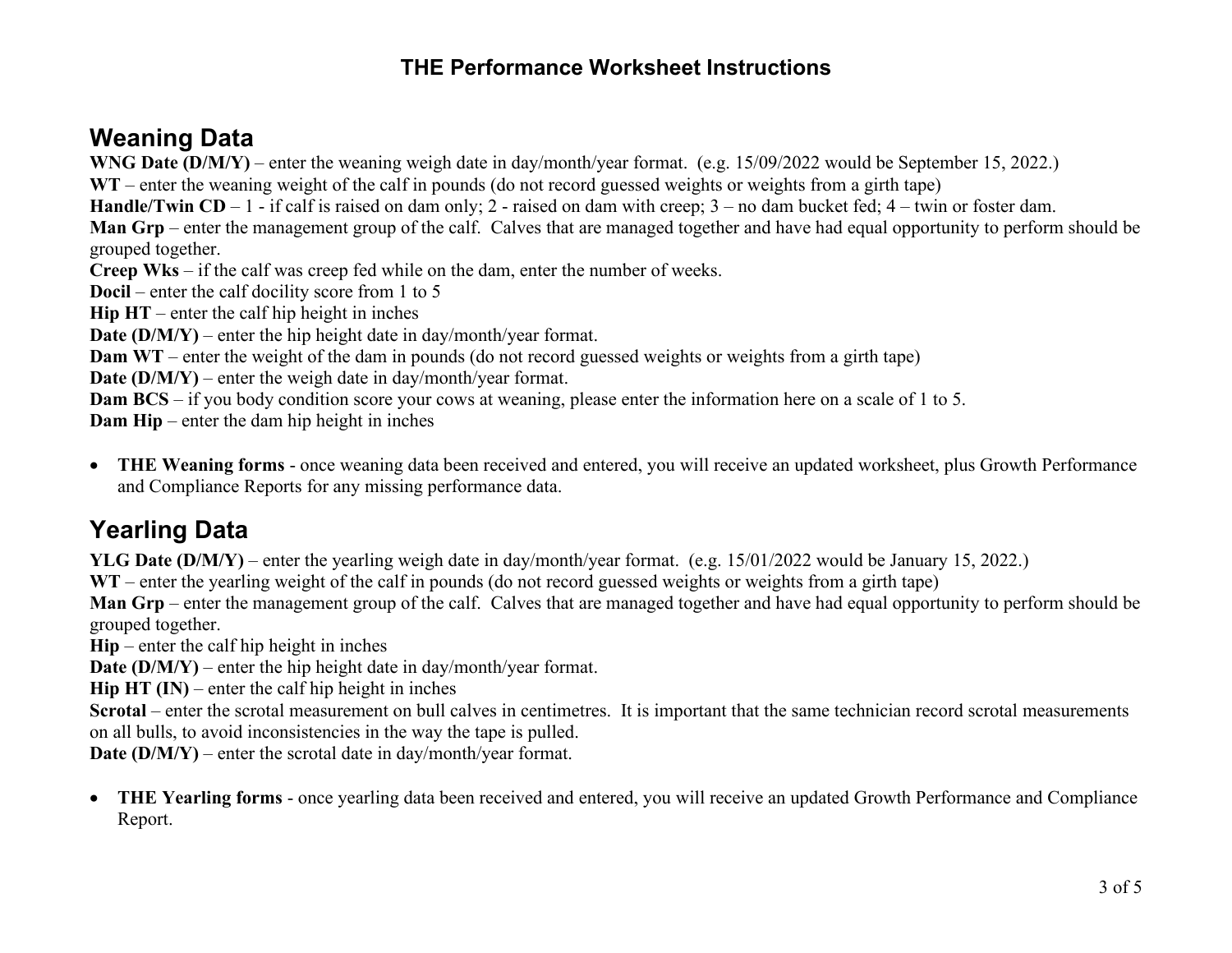### **Incomplete THE Data Reports**

This report shows only those animals with incomplete data (marked with an "X") so you do not have to sort through your entire inventory to identify those with missing information. In this example, dam ABC 1D does not have any data reported. We do not know if she lost the calf, never conceived or the calf just came on a busy day and was not reported. Another is dam ABC 2D, her calf ABC 1F has been reported, but has no birth, weaning or yearling weights reported. This report is a reminder only to identify missing information and ensure that full reporting is done. Please use Registration Form and Performance Worksheets to enter and submit data.

Canadian Simmental Association #13 - 4101 - 19th St. NE<br>Calgary, AB T2E 7C4 Tel.: (403) 250-7979<br>Fax: (403) 250-5121<br>Web::http://www.simmental.com/

**THE Compliance** Calving, BWT, WWT, YWT 2018

ID#: 12345<br>SIMMENTAL MEMBER JOE SIMM<br>BOX 123 SOMEWHERE, SK S0A 1B2

73% Complete

| Dam Regnum<br>Dam ID | <b>Birth Date</b><br>Name | Calf Regnum<br>Calf ID     | Calf<br>Reported | <b>BWT</b><br>Reported | <b>WWT</b><br>Reported | <b>YWT</b><br>Reported     |  |
|----------------------|---------------------------|----------------------------|------------------|------------------------|------------------------|----------------------------|--|
| 123456<br>ABC 1D     | 05-01-2016<br>ABC COW 1D  | en met<br><b>John Mary</b> |                  | Х                      | ×                      | ×                          |  |
| 234567<br>ABC 2D     | 06-01-2016<br>ABC COW 2D  | 1234568<br>ABC 1F          |                  | ×                      | ×                      | ×                          |  |
| 345678<br>ABC 3D     | 07-01-2016<br>ABC COW 3D  | 1234569<br>ABC 3F          |                  |                        | ×                      | ×                          |  |
| 456789<br>ABC 4D     | 08-01-2016<br>ABC COW 4D  | 12345610<br>ABC 12F        |                  |                        |                        | ×                          |  |
| 567891<br>ABC 5D     | 09-01-2016<br>ABC COW 5D  | 12345611<br>ABC 43F        |                  |                        | ×                      | ×                          |  |
| 678910<br>ABC 6D     | 10-01-2016<br>ABC COW 6D  | 12345612<br>ABC 11F        |                  |                        |                        | ×                          |  |
| 789101<br>ABC 7D     | 11-01-2016<br>ABC COW 7D  | 12345613<br>ABC 4F         |                  |                        | ×                      | ×                          |  |
| 891011<br>ABC 8D     | 12-01-2016<br>ABC COW 8D  | 12345614<br>ABC 7F         |                  |                        |                        | $\blacktriangleright$<br>୵ |  |

Return completed forms to the CSA office at: Canadian Simmental Association #13, 4101 – 19<sup>th</sup> St NE Calgary, Alberta T2E 7C4 Fax : 403-250-5121 Email – [cansim@simmental.com](mailto:cansim@simmental.com)